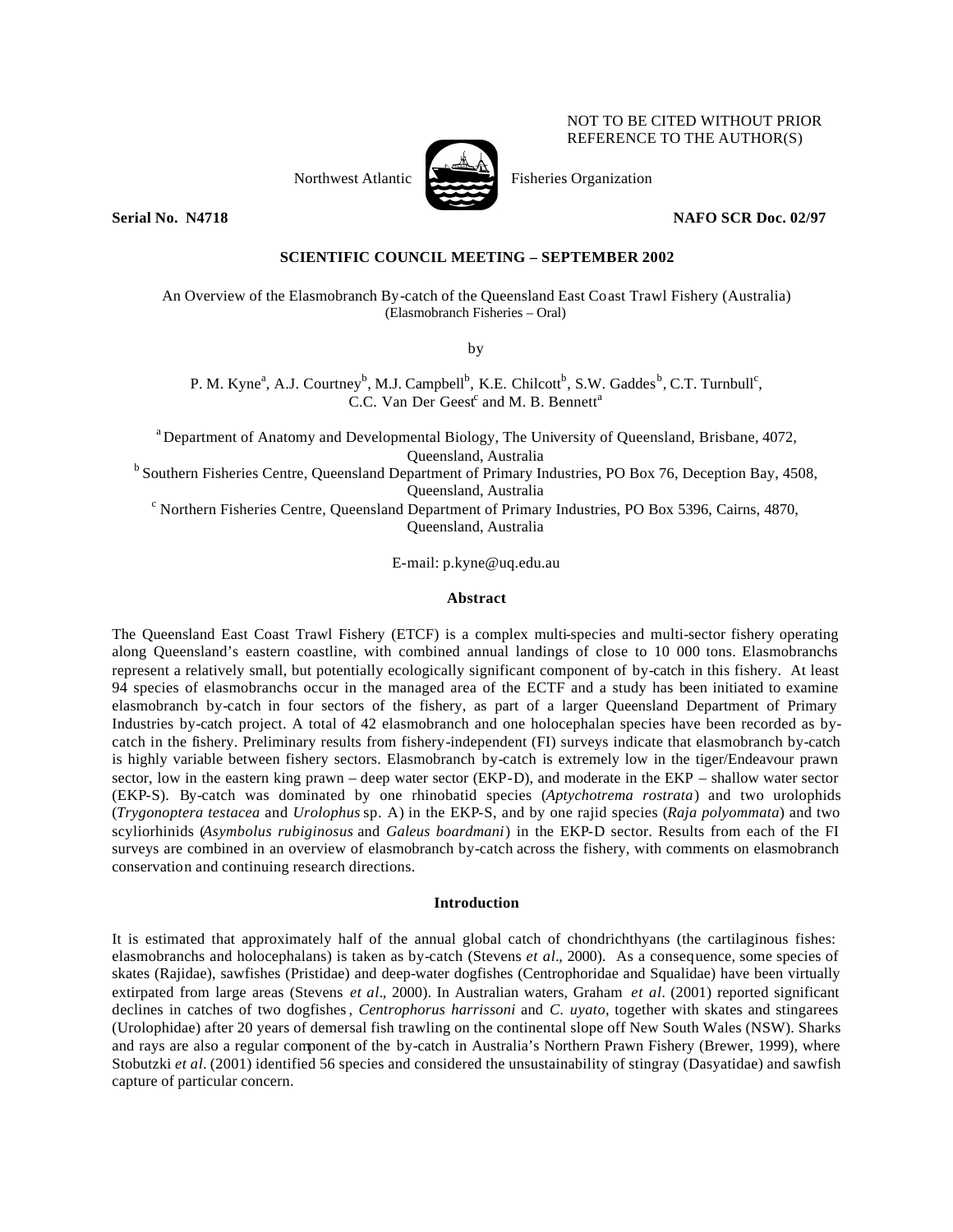The Queensland East Coast Trawl Fishery (ETCF) is a complex multi-species and multi-sector fishery, operating from Cape York in the north (10°30'S, 142°30'E) to the Queensland/NSW border (28°00'S, 153°30'E). This fishery is comprised of otter trawlers operating in coastal waters taking prawns (Penaeidae), scallops (*Amusium* spp.) and small amounts of whiting (*Sillago robusta*); and beam trawlers targeting prawns in estuarine and inshore waters. The combined annual landings of the fishery are close to 10 000 tons, with by-catch estimated to exceed 25 000 tons (Robins and Courtney, 1999). The by-catch of elasmobranchs is known to vary considerably between fishery sectors. For example, in the Moreton Bay sector, elasmobranchs accounted for 15.4% of the by-catch by weight (Wassenberg and Hill, 1989) while in the Banana prawn sector they represented less than 0.25% of the total bycatch (Stobutzki *et al.*, 2001).

The compulsory use of both by-catch reduction devices (BRDs) and turtle exclusion devices (TEDs) throughout the fishery is assisting in reducing by-catch (Queensland Government's target 40% reduction by 2005). TEDs are devices designed to prevent turtles from being retained, while BRDs are designed to allow non-target fish species to escape through modified sections of the net. Robins *et al.* (1999) and Broadhurst (2000) present overviews of BRDs and TEDs employed in Australian prawn trawl fisheries. A number of BRD designs are used in the ECTF including radial escape sections, square mesh panels, fisheyes and bigeyes, and while TED designs are also variable, bar spacings are required to be no more than 12 cm apart. Little research has focused specifically on how BRDs and TEDs influence the capture of elasmobranchs. Robins-Troeger (1994) and Brewer *et al.* (1998) both highlighted the reduced capture of larger elasmobranchs, particularly batoids, in nets fitted with TEDs. However, while it is expected that the use of TEDs should greatly reduce the capture of larger elasmobranchs, the capture of smaller species and individuals may not be altered (Brewer, 1999).

This study aims to assess the catch of elasmobranchs in various sectors of the ECTF and the impact of BRDs and TEDs on their capture. While both fishery-dependent (FD) and fishery-independent (FI) sampling has been employed in this study, this paper will largely present preliminary results on the latter. The species composition of elasmobranch by-catch in these sectors is presented and is discussed in the context of conservation and the management of biodiversity.

#### **Materials and Methods**

Four (FI) surveys were conducted in the ECTF between October 2001 and July 2002. The first was undertaken in the eastern king prawn – shallow water sector (EKP-S) off southern Queensland, the second in the tiger and Endeavour prawn sector (TE) off north Queensland, the third in Hervey Bay (HB) (part of the EKP – shallow water sector) and the fourth in the eastern king prawn – deep water sector (EKP-D) off southern Queensland. The EKP-S operates in <50 fathoms and the EKP-D in >50 fathoms, both sectors targeting *Melicertus plebejus*, with combined annual landings of approximately 1,800 t (Robins and Courtney, 1999). The TE sector operates in inshore shallow waters targeting tiger (*Penaeus esculentus*, *P. semisulcatus* and *P. monodon*) and Endeavour prawns (*Metapenaeus ensis* and *M. endeavouri*) with annual landings of around 3,200 t (Robins and Courtney, 1999). Survey details are provided in Table 1. In addition, elasmobranch species recorded from FD sampling in the scallop sector of the fishery are presented here. This sector targets *Amusium balloti* and *A. pleuronectes* with annual landings of 1,200 t (Robins and Courtney, 1999).

Surveys were conducted on commercial or ex-commercial otter trawlers using four-seam Florida Flyer nets with 24 ply polyethylene, 2 inch SMS in the net body and 48-ply polyethylene, 1.75 inch SMS in the codend. Gear configuration and net headrope length varied depending on the normal commercial configuration within the sector (Table 1). A modified Kevin Wicks type top-shooter TED constructed of 0.75 inch solid aluminium with 12 cm bar spacings was used in all surveys (Fig. 1a). BRD type varied between surveys as follows: EKP-S and TE, 48-ply polyethylene radical escape section (Fig. 1b); HB, quasi-fisheye (Fig. 1c); EKP-D, square mesh panel (Fig. 1d).

During each survey, four net treatments (codend types) were tested: Standard (no BRD or TED), TED only, BRD only, TED + BRD together. In the EKP-S, 60 2nm trawls were undertaken, sampling from 2 nets, which resulted in 120 measurements or 30 measurements per treatment. In the TE, 48 2nm trawls were undertaken, sampling from 4 nets, which resulted in 192 measurements or 48 measurements per treatment. In the HB survey, 48 1nm trawls were undertaken, sampling from 2 nets, which resulted in 96 measurements, or 24 measurements per treatment. In the EKP-D, 65 2nm trawls were undertaken, sampling from 2 nets, which resulted in 130 measurements with unequal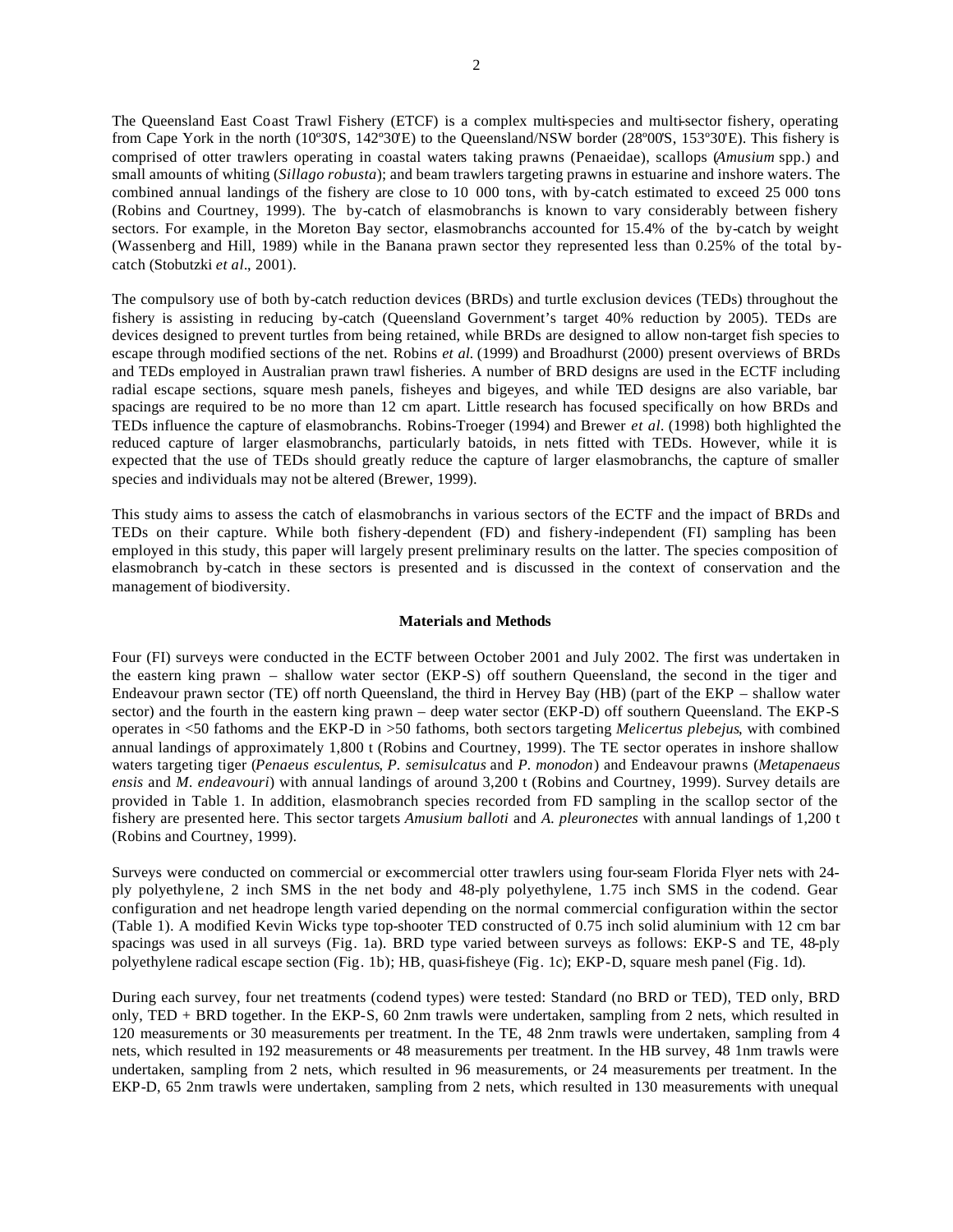measurements per treatment. Treatments were randomly allocated to nets with codend types removed after each trawl or night's trawling and a different treatment sewn onto a net as the sampling design for each survey dictated.

After each trawl the catch was sorted into target species, byproduct (various non-target marketable species) and bycatch. These components were weighed on the vessel. All elasmobranchs were removed from the by-catch and later examined in the laboratory. Individuals were identified, weighed, sexed and measured. Total length (TL) and disc width (DW) were used as standard measurements.

#### *Statistical analysis*

Elasmobranch by-catch composition was determined for each survey. The low catch rates in the TE, HB and EKP-D surveys restricted further analysis. Generalised linear modeling (GLM) in Genstat 5 (2000) was used to obtain predicted probabilities of capturing *A. rostrata* and urolophids in a given trawl in the EKP-S sector. Modeling used presence/absence data based on the binomial distribution with a logit link function. The model, CATCH=SHOT+BRD was used where shot was the trawl number (this considered the effect of location) and BRD was the treatment (net) type (Standard, BRD, TED, BRD+TED). The rpair procedure in GENSTAT, which performs t-tests for pairwise differences of means from a GLM, was used to test for significant differences in the probability of capture between net types.

### **Results**

A total of 42 elasmobranch and one holocephalan species have been recorded from the by-catch of the EKP, TE and scallop sectors in the present study together with records from the banana prawn sector by Stobutzki *et al.* (2001) (Table 2). The most speciose families recorded are the whaler sharks (Carcharhinidae) with nine species and the stingrays (Dasyatidae) with eight species.

The catch rate of elasmobranchs in the TE survey was extremely low with only eight individuals from five species captured in 192 measurements. Elasmobranchs were captured in all codend types, however, the largest two individuals, a *Himantura toshi* (DW = 505 mm) and a *Rhynchobatus australiae* (DW = 420 mm) were captured in standard nets

A total of 23 individuals from eight species were captured during the 96 measurements of the HB survey. The bluespotted maskray, *Dasyatis kuhlii* ( $n = 8$ ), and the Australian butterfly ray, *Gymnura australis* ( $n = 5$ ), were the mo st commonly recorded species. The two largest individuals (*Himantura uarnak* with DW = 52 cm and 73 cm) were captured in nets without TEDs, however a *G. australis* of 62.0 cm DW was captured in a net fitted with a TED.

Twelve species of elasmobranchs were recorded from the EKP-S survey, totaling 409 individuals over the 120 measurements. Elasmobranchs were recorded from 84 of the 120 measurements in this sector (Fig. 2a). The species composition was dominated by three species, *Aptychotrema rostrata* (Rhinobatidae), *Trygonoptera testacea* (Urolophidae) and *Urolophus* sp. A (Last and Stevens, 1994) (Urolophidae), which together, represented 91.9% of the elasmobranch catch by number, and 79.1% by mass (Table 3). *Aptychotrema rostrata* was recorded from 66 of the 120 measurements (Fig. 2b) and urolophids from 30 of the 120 measurements (Fig. 2c). The predicted probabilities of capturing an individual *A. rostrata* or urolophid in a single trawl are given in Table 4. There were no significant differences in the probabilities of obtaining either *A. rostrata* or urolophids in the different net treatments. The catch of *A. rostrata* from all net types during the survey was dominated by immature individuals in the size range 360-460 mm TL (Fig. 3a). Urolophids (*T. testacea* and *Urolophus* sp. A) were dominated by individuals in the size range 240-320 mm TL (Fig. 3b).

Nine elasmobranch and one holocephalan species were recorded from the EKP-D survey, totaling 65 individuals over the 130 measurements. Elasmobranchs were recorded from 41 of the 130 measurements (Fig. 2d). The species composition was dominated by *Raja polyommata* (Rajidae), *Asymbolus rubiginosus* (Scyliorhinidae) and *Galeus boardmani* (Scyliorhinidae), which together represented 83.5% of the catch by number and 64.6% by mass (Table 5). Individuals captured were generally small, with only five elasmobranchs weighing =500g.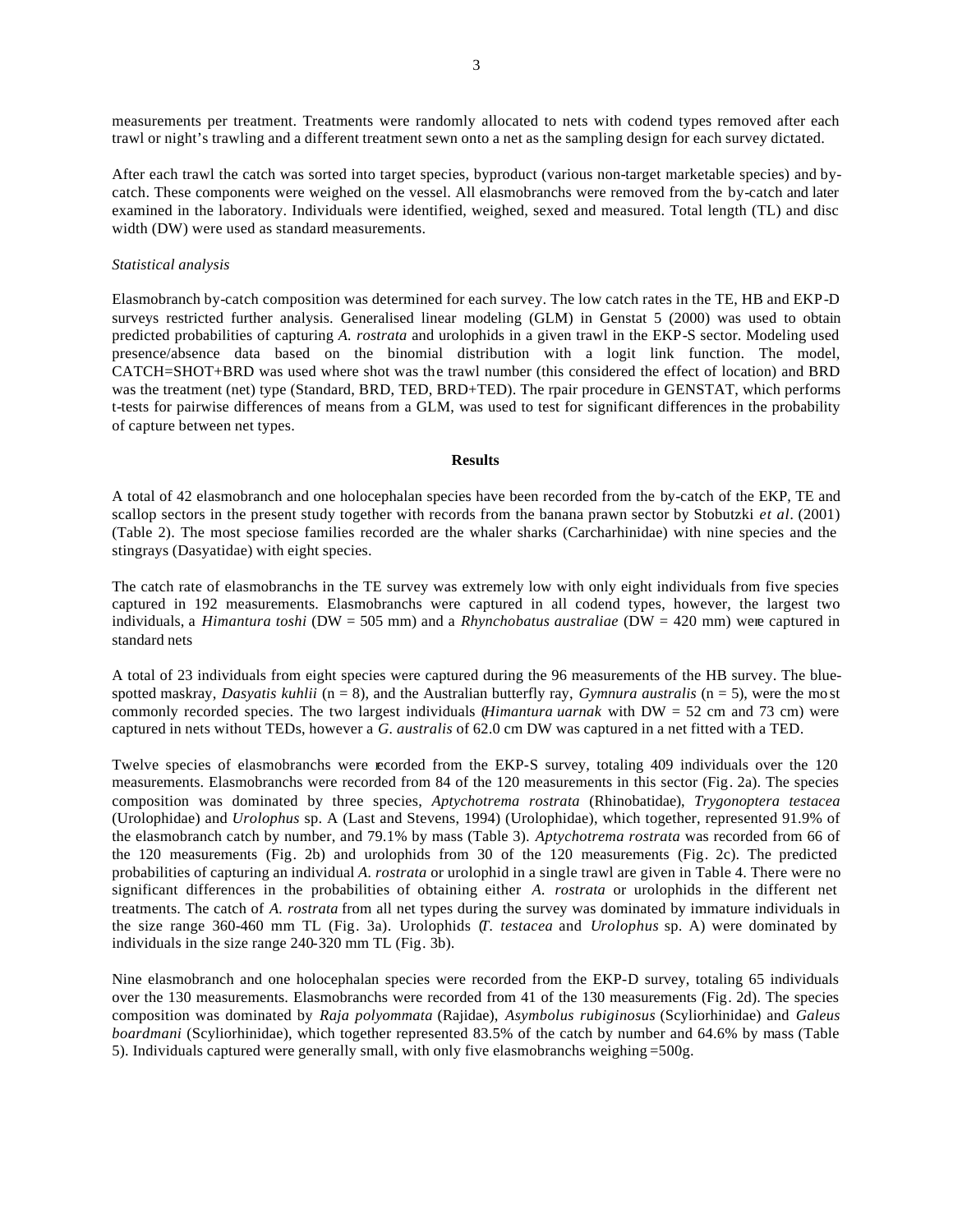## **Discussion**

At least 94 elasmobranch and two holocephalan species occur in the managed area of the Queensland ETCF (Last and Stevens, 1994). Close to half of these species have been recorded as by-catch in the fishery during the present study and by Stobutzki *et al.* (2001). Results indicate that elasmobranch by-catch is variable between sectors, with the highest catch rates in the eastern king prawn sector. While TEDs are likely to be reducing the capture of large elasmobranchs (Brewer, 1999) preliminary results suggest that neither TEDs nor BRDs are impacting upon the retention of small individuals and species. Net type did not significantly affect the capture of *Aptychotrema rostrata* (commonly to 85 cm TL), *Trygonoptera testacea* (to 45 cm TL) or *Urolophus* sp. A (to 36 cm TL) - all relatively small species - in the EKP-S sector based on presence/absence data. Furthermore, codends fitted with TEDs actually had the highest predicted probability of *A. rostrata* capture, and standard codends (no TED or BRD) had the lowest probability of capturing urolophids. However, it needs to be noted that the differences in the probabilities of capture between nets were not substantial. The fact that urolophids were often captured in aggregations may have influenced these results.

As female *A. rostrata* are known to mature at 54-66 cm TL and males at 60-68 cm TL (Kyne and Bennett, 2002), the majority of individuals captured during the EKP-S FI survey were immature. In contrast, both urolophid species (males and females) appear to mature at between 23-27 cm TL (Kyne, unpublished data), indicating that a considerable proportion of mature individuals were captured. FD sampling has also revealed high catches of neonates at certain times of the year, resulting in high levels of trawl induced juvenile mortality. Furthermore, gravid female *T. testacea* often abort near-term embryos after capture. While *A. rostrata* appears to be a hardy species, usually capable of surviving trawling, urolophids appear to have lower survivability (unpublished information on capture mortality and survivability). Therefore, high rates of mortality at all life stages may have negative impacts on the viability of urolophid populations. Data from the South East Trawl Fishery in NSW support this suggestion, where after 20 years of fishing the capture of four urolophid species has suffered a 45-90% reduction depending on area (Graham *et al.*, 2001).

One species of particular concern that has been recorded as by-catch in the ECTF is the bluegray carpetshark, *Heteroscyllium colcloughi*. This species is listed as Vulnerable on the IUCN Red List of Threatened Species and occupies a restricted range centred in Southeast Queensland, which receives high fishing effort as part of the EKP sector. Prawn trawl by-catch is considered one of the most important threatening processes acting upon this species (Pogonoski *et al.*, 2002). A total of six individuals of this species have been recorded from both FI and FD sampling during the present study, including a female of 67 cm TL captured in a net fitted with a TED (the species is reported to 85 cm TL). Thus, it appears that TEDs are not effectively excluding this species from catches.

Continuing research will incorporate mortality rates to assess the survivability of various species to trawling. Further Generalised linear modeling will consider presence/absence data and actual capture rates, as well as incorporating size data into models in order to determine threshold sizes at which TEDs are effectively excluding various species. A final FI survey will be undertaken in the scallop sector of the fishery in October 2002. The results of the FI surveys will be compared with results from FD sampling. The preliminary results presented here will be expanded to provide a more detailed analysis of the elasmobranch by-catch of the East Coast Trawl Fishery.

Australia has recently released its draft National Plan of Action for the Conservation and Management of Sharks (AFFA, 2002). This plan highlights the need to reliably assess the by-catch of elasmobranchs in Australian fisheries and the need for research into by-catch reduction techniques. The current study is attempting to meets these needs in the Queensland East Coast Trawl Fishery and will provide the first information on elasmobranch by-catch in many sectors of the fishery.

#### **Acknowledgements**

This work was funded by the Fisheries Research and Development Corporation (FRDC 2000/170) as part of a broader project by the Queensland Department of Primary Industries. The primary author was on an Australian Postgraduate Award while conducting this work. Thanks to the crews of the vessels used throughout this study. Thanks to Lauren Keim for editorial comments.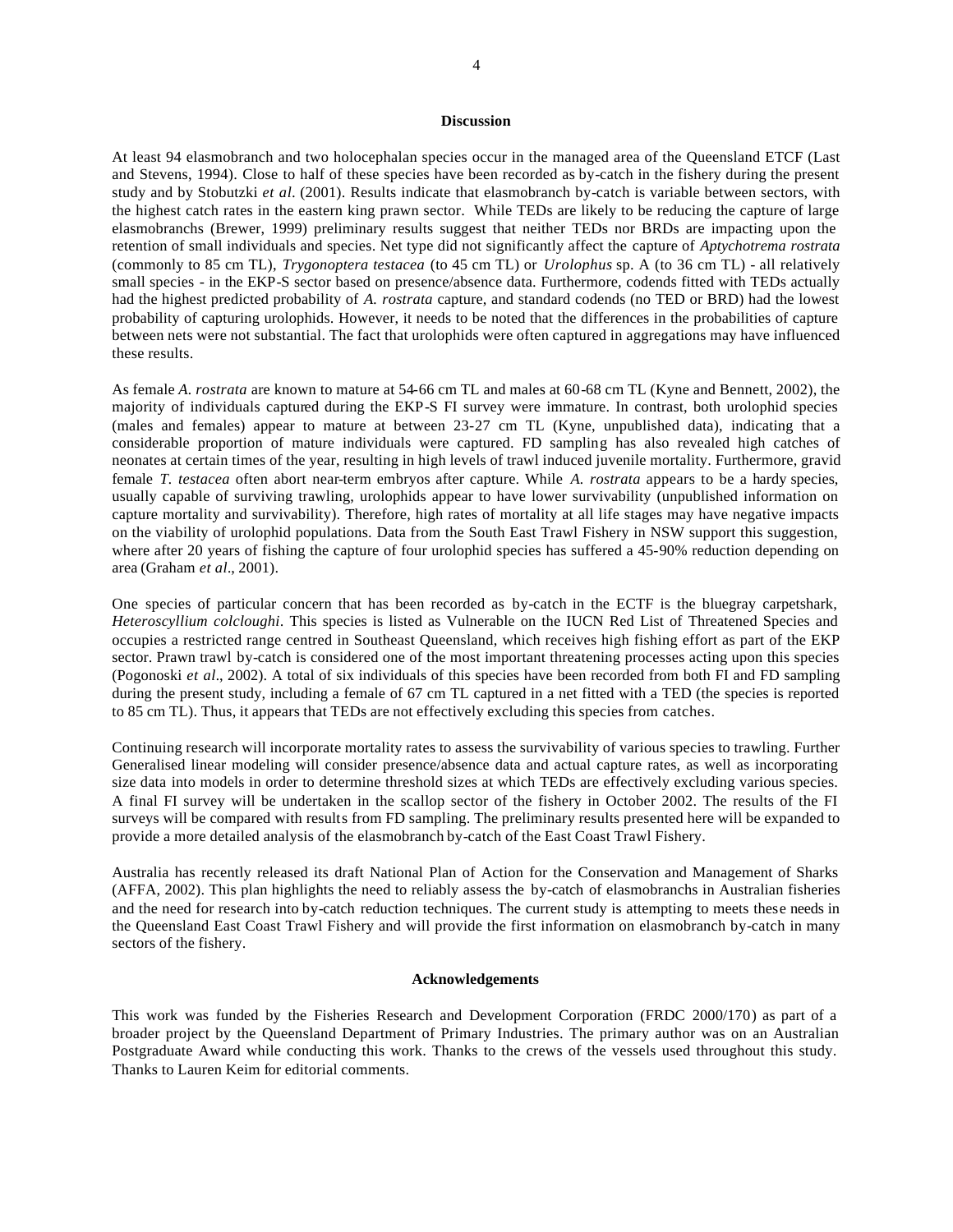#### **References**

- BREWER, D., N. RAWLINSON, S. EAYRS, and C. BURRIDGE. 1998. An assessment of By-catch Reduction Devices in a tropical Australian prawn trawl fishery. *Fish. Res.*, **36**: 195-215.
- BREWER, D. 1999. Northern Prawn Fishery status report. *In:* Establishing meaningful targets for by-catch reduction in Australian fisheries. Australian Society for Fish Biology Workshop Proceedings, Hobart 24-25 September 1998. (Eds. C. Buxton and S. Eayrs) p. 11-23.
- BROADHURST, M.K. 2000. Modifications to reduce by-catch in prawn trawls: a review and framework for development. *Rev. Fish Biol. Fish.,* **10**: 27-60.
- DEPARTMENT OF AGRICULTURE, FISHERIES AND FORESTRY AUSTRALIA (AFFA). 2002. The Australian National Plan of Action for the Conservation and Management of Sharks. Public Consultation Draft. (Canberra).
- GENSTAT 5. 2000. Lawes Agricultural Trust, Rothamsted Experiment Station.
- GRAHAM, K.J., N.L. ANDREW, and K.E. HODGSON. 2001. Changes in relative abundance of sharks and rays on Australian South East Fishery trawl grounds after twenty years of fishing. *Mar. Freshwat. Res.*, **52**: 549-561.
- KYNE, P.M. and M.B. BENNETT. 2002. Reproductive biology of the eastern shovelnose ray, *Aptychotrema rostrata* (Shaw & Nodder, 1794), from Moreton Bay, Queensland, Australia. *Mar. Freshwat. Res.*, **53**: 583-589.
- LAST, P.R. and J.D. STEVENS. 1994. Sharks and Rays of Australia. (CSIRO: Melbourne.)
- POGONOSKI, J.J., D.A. POLLARD, and J.R. PAXTON. 2002. Conservation overview and action plan for Australian threatened and potentially threatened marine and estuarine fishes. (Environment Australia: Canberra.)
- ROBINS-TROEGER, J.B. 1994. Evaluation of the Morrison soft turtle excluder device: prawn and by-catch variation in Moreton Bay, Queensland. *Fish. Res.*, **19**: 205-217.
- ROBINS, J.B. and A.J. COURTNEY. 1999. Status report on by-catch within the Queensland Trawl Fishery. *In:* Establishing meaningful targets for by-catch reduction in Australian fisheries. Australian Society for Fish Biology Workshop Proceedings, Hobart 24-25 September 1998. (Eds. C. Buxton and S. Eayrs) p. 24-45.
- ROBINS, J.B., M.J. CAMPBELL, and J.G. MCGILVRAY. 1999. Reducing prawn-trawl by-catch in Australia: an overview and an example from Queensland. *Mar. Fish. Rev.*, **61**(3): 46-55.
- STEVENS, J.D., R. BONFIL, N.K. DULVY, and P.A. WALKER. 2000. The effects of fishing on sharks, rays, and chimaeras (chondrichthyans), and the implications for marine ecosytems. *ICES J. Mar. Sci.*, **57**: 476-494.
- STOBUTZKI, I.M., S. BLABER, D. BREWER, G. FRY, D. HEALES, M. MILLER, D. MILTON, J. SALINI, T. VAN DER VELDE, T. WASSENBERG, P. JONES, Y. WANG, M. DREDGE, A. COURTNEY, K. CHILCOTT, and S. EAYRS. (2001). Ecological sustainablilty of by-catch and biodiversity in prawn trawl fisheries. FRDC Project Report 1996/257.
- WASSENBERG, T.J. and B.J. HILL. 1989. The effect of trawling and subsequent handling on the survival rates of the by-catch of prawn trawlers in Moreton Bay, Australia. *Fish. Res.*, **7**: 99-110.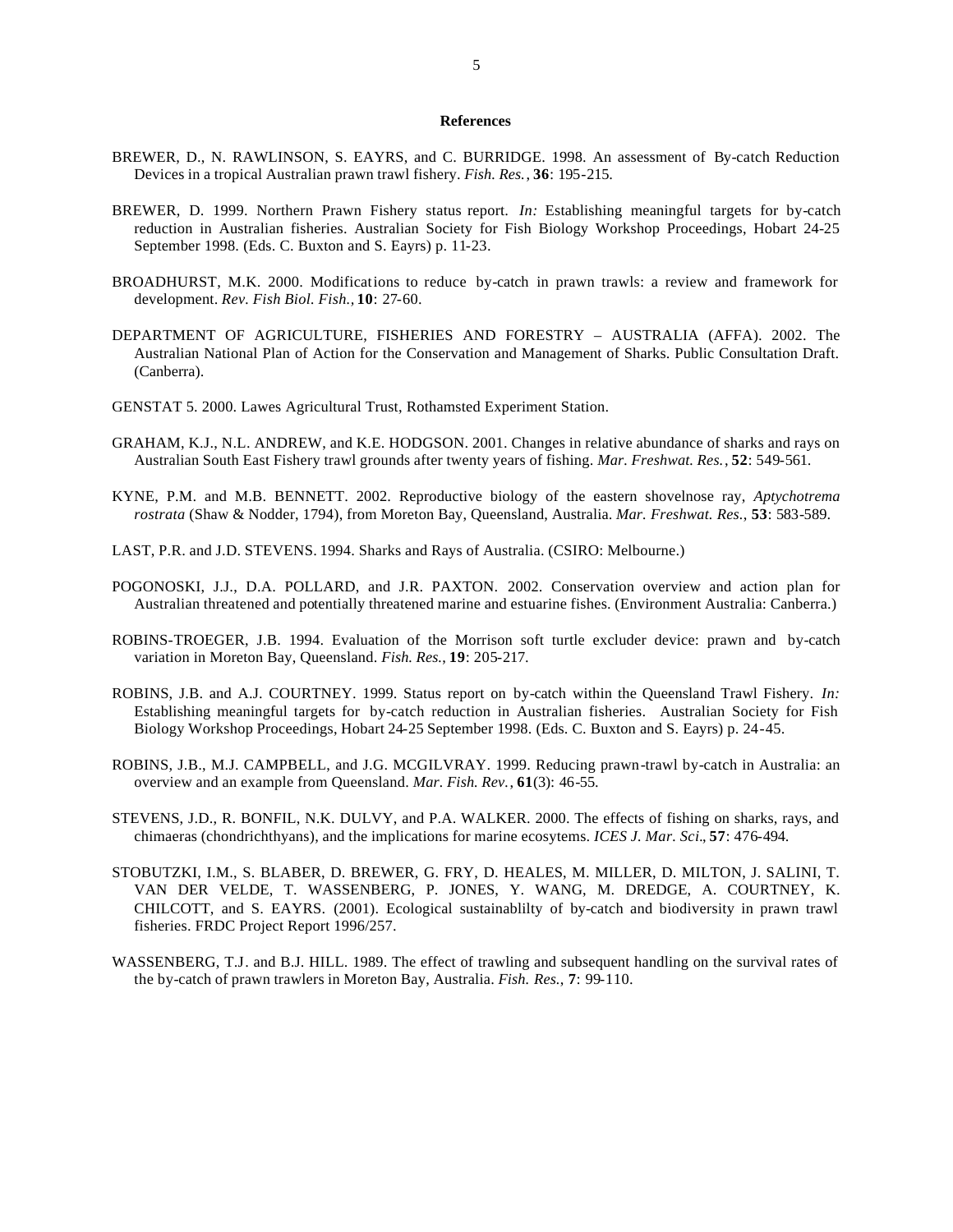| Date             | Fishery<br>sector  | Latitude/<br>Longitude                                   | No.<br>trawls | Vessel<br>length(m) | Gear type                   | Trawl depth<br>(m) |
|------------------|--------------------|----------------------------------------------------------|---------------|---------------------|-----------------------------|--------------------|
| Oct 2001         | $EKP -$<br>shallow | $26942' - 27959'$ S<br>153°11′ - 153°40′ E               | 60            | 17.1                | Triple 7 fathom<br>$nets*$  | 19-86              |
| May 2002         | TE                 | $13\degree 38' - 16\degree 40'$ S<br>143°40′ - 145°46′ E | 48            | 18.3                | Ouad 4 fathom<br>nets       | 17-28              |
| June 2002        | Hervey<br>Bay      | $25^{\circ}10' - 25^{\circ}13'S$<br>152°38′ - 152°58′ E  | 48            | 13.6                | Twin 4 fathom<br>nets       | $7-22$             |
| <b>July 2002</b> | $EKP -$<br>deep    | $26^{\circ}16' - 27^{\circ}49'$ S<br>153°33′ - 153°50′ E | 65            | 17.1                | Triple 12 fathom<br>$nets*$ | 97-166             |

Table 1. Details of fishery-independent surveys from which data was collected for this study. Net size in gear type column refers to headrope length.

\*Although triple gear was fitted, sampling was only conducted from the port and starboard nets.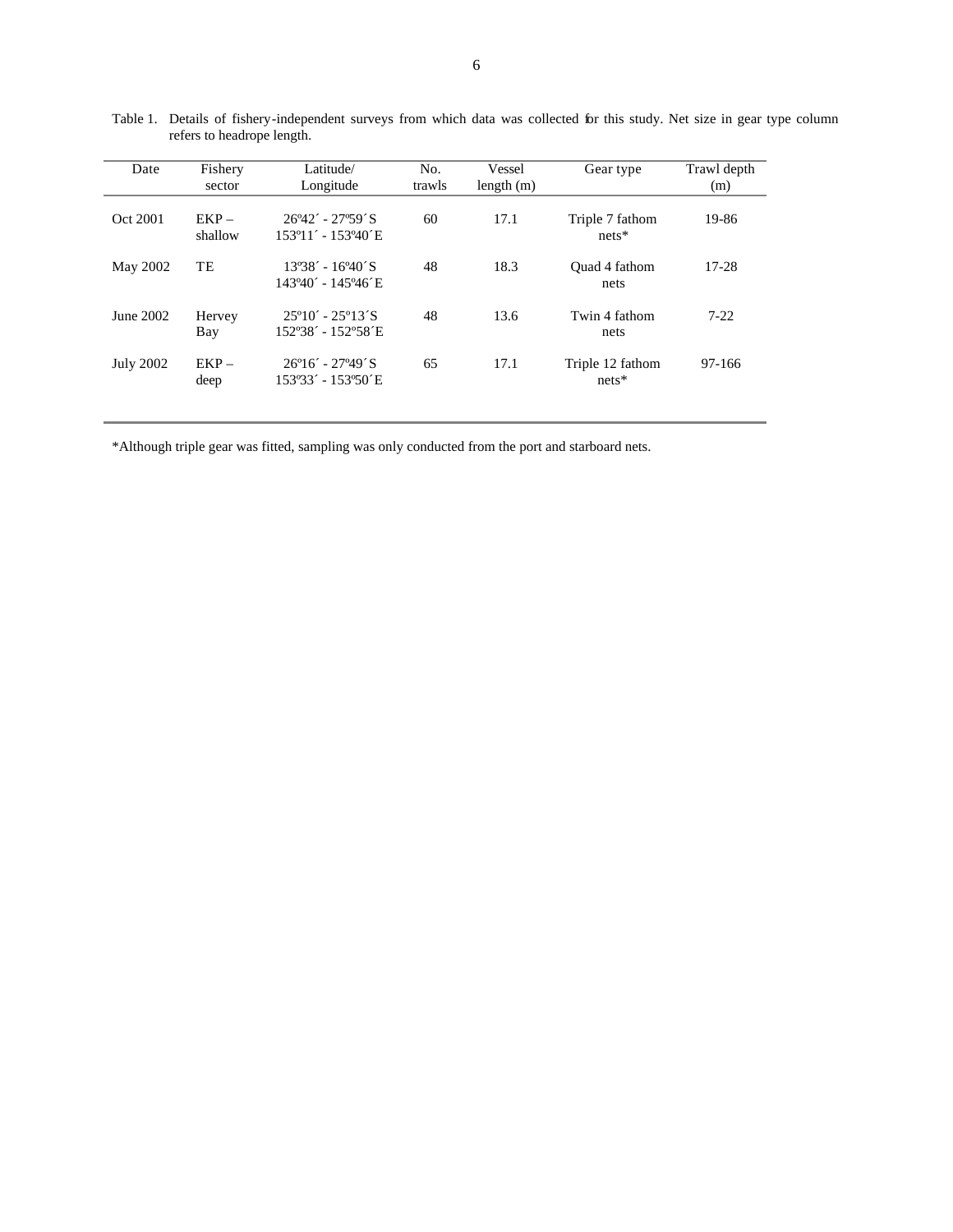Table 2. Elasmobranch species recorded as by-catch from the East Coast Trawl Fishery during the present study and from Stobutzki *et al.* (2001) (Banana prawn sector). Fishery sectors: BP, banana prawn; EKP, eastern king prawn; HB, Hervey Bay; Sc, scallop; TE, northern tiger/Endeavour prawn.

| Family                | Species                             | <b>Fishery Sector</b> |
|-----------------------|-------------------------------------|-----------------------|
| Heterodontidae        | Heterodontus galeatus               | EKP                   |
| Parascylliidae        | Parascyllium collare                | EKP                   |
| <b>Brachaeluridae</b> |                                     | EKP                   |
|                       | Heteroscyllium colcloughi           |                       |
| Orectolobidae         | Orectolobus maculatus               | EKP                   |
| Hemiscylliidae        | Chiloscyllium punctatum             | TE                    |
| Scyliorhinidae        | Asymbolus analis                    | EKP                   |
|                       | Asymbolus rubiginosus               | EKP                   |
|                       | Galeus broadmani                    | EKP                   |
| Triakidae             | Mustelus sp. $B^*$                  | EKP                   |
| Hemigaleidae          | Hemigaleus microstoma               | HB                    |
| Carcharhinidae        |                                     | ΒP                    |
|                       | Carcharhinus altimus                |                       |
|                       | Carcharhinus brevipinna             | BP                    |
|                       | Carcharhinus dussumieri             | BP                    |
|                       | Carcharhinus leucas                 | <b>BP</b>             |
|                       | Carcharhinus limbatus               | <b>BP</b>             |
|                       | Carcharhinus macloti                | <b>BP</b>             |
|                       | Carcharhinus sorrah                 | <b>BP</b>             |
|                       | Rhizoprionodon acutus               | <b>BP</b>             |
|                       | Rhizoprionodon taylori              | <b>BP</b>             |
| Sphyrnidae            | Eusphyra blochii                    | BP                    |
|                       | Sphyrna lewini                      | <b>BP</b>             |
| Rhinobatidae          | Aptychotrema rostrata               | EKP, HB, Sc           |
|                       | Trygonnorhina sp. A <sup>#</sup>    | EKP                   |
| Rhinidae              | Rhynchobatus australiae             | BP, Sc, TE            |
| Pristidae             | Pristis zijsron                     | ВP                    |
| Hypnidae              | Hypnos monopterygium                | EKP                   |
| Rajidae               | Okamejei australis                  | EKP                   |
|                       | Raja polyommata                     | EKP                   |
| Dasyatidae            | Dasyatis fluviorum                  | BP                    |
|                       | Dasyatis kuhlii                     | EKP, HB, Sc, TE       |
|                       | Dasyatis leylandi                   | BP, HB, Sc, TE        |
|                       | Dasyatis thetidis                   | EKP                   |
|                       | <i>Himantura</i> sp. A <sup>#</sup> | Sc, HB                |
|                       | Himantura toshi                     | BP, TE                |
|                       | Himantura uarnak                    | BP, HB                |
|                       | Himantura undulata                  | <b>BP</b>             |
| Urolophidae           | Trygonoptera testacea               | EKP                   |
|                       | Urolophus sp. $A^*$                 | EKP                   |
|                       |                                     | EKP                   |
|                       | <b>Urolophus sufflavus</b>          |                       |
| Gymnuridae            | Gymnura australis                   | BP, EKP, HB           |
| Myliobatidae          | Aetomylaeus nichofii                | HB                    |
| Rhinopteridae         | Rhinoptera spp.                     | <b>BP</b>             |
| Chimaeridae*          | Hydrolagus lemures                  | EKP                   |

\* Holocephali

# Last and Stevens (1994)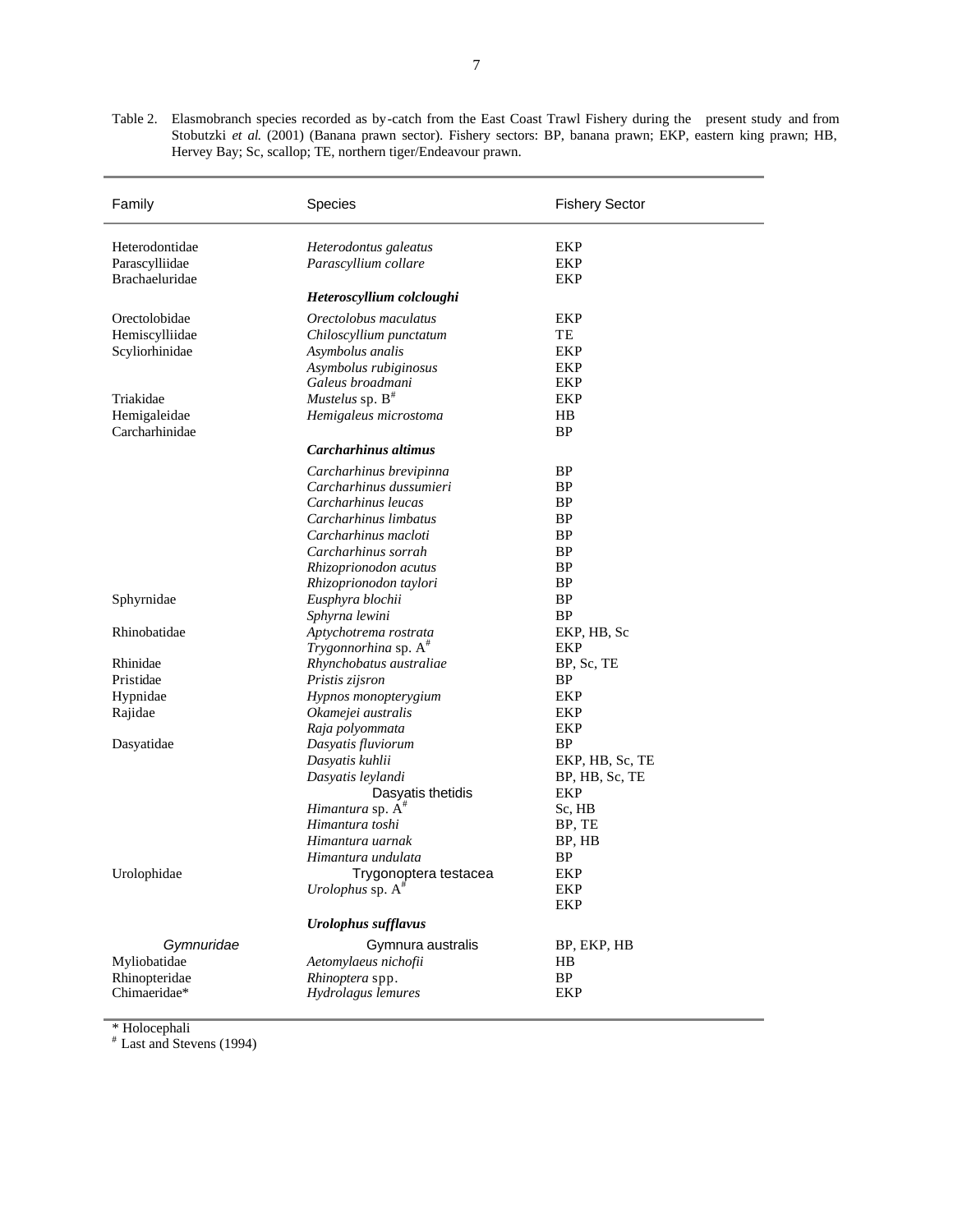| <b>Species</b>            | Common name               | Number | $\%$  | Mass (kg) | $\%$  |
|---------------------------|---------------------------|--------|-------|-----------|-------|
|                           |                           |        | Catch |           | M ass |
|                           |                           |        |       |           |       |
|                           |                           |        |       |           |       |
|                           | Eastern shovelnose ray    | 158    | 38.63 | 52.51     | 40.13 |
| Aptychotrema rostrata     |                           |        |       |           |       |
| Trygonoptera testacea     | Common stingaree          | 156    | 38.14 | 38.93     | 29.75 |
| Urolophus sp. $A^*$       | Kapala stingaree          | 62     | 15.16 | 12.06     | 9.21  |
| Dasvatis kuhlii           | Blue-spotted maskray      | 12     | 2.93  | 7.75      | 5.92  |
| Heterodontus galeatus     | Crested horn shark        | 4      | 0.98  | 8.30      | 6.34  |
| Hypnos monoterygium       | Coffin ray                | 4      | 0.98  | 3.83      | 2.93  |
| Trygonnorhina sp. $A^*$   | Eastern fiddler ray       | 3      | 0.73  | 0.75      | 0.57  |
| Orectolobus maculatus     | Spotted wobbegong         | 3      | 0.73  | 0.72      | 0.55  |
| Heteroscyllium colcloughi | Bluegray carpetshark      | 2      | 0.49  | 4.55      | 3.48  |
| Asymbolus analis          | Grey spotted catshark     | 2      | 0.49  | 0.74      | 0.57  |
| Asymblous rubiginosus     | Orange spotted catshark   | 2      | 0.49  | 0.53      | 0.41  |
| Mustelus sp. $B^*$        | White-spotted gummy shark |        | 0.24  | 0.18      | 0.14  |
| Total:<br>$\pm$ $\pm$     |                           | 409    |       | 130.85    |       |

Table 3. Elasmobranch by-catch of the eastern king prawn – shallow water sector survey.

Last and Stevens (1994)

Table 4. Probabilities of capturing *Aptychotrema rostrata* and combined urolophids (*Trygonoptera testacea* and *Urolophus* sp. A) in the eastern king prawn – shallow water sector. Figures in parentheses are standard errors.

| Probability of capture |                |  |  |
|------------------------|----------------|--|--|
| Aptychotrema rostrata  | Urolophids     |  |  |
| 0.5605(0.0796)         | 0.2265(0.0401) |  |  |
| 0.5695(0.0915)         | 0.2554(0.0509) |  |  |
| 0.6282(0.0693)         | 0.2744(0.0405) |  |  |
| 0.4744(0.0567)         | 0.2456(0.0451) |  |  |
|                        |                |  |  |

Table 5. Elasmobranch by-catch of the eastern king prawn – deep water sector survey.

|                       | Common name             | Number         | $\%$  | <b>Mass</b> | $\%$        |
|-----------------------|-------------------------|----------------|-------|-------------|-------------|
| <b>Species</b>        |                         |                | Catch | (kg)        | <b>Mass</b> |
| Raja polyommata       | Argus skate             | 23             | 35.83 | 4.40        | 21.3        |
| Asymbolus rubiginosus | Orange spotted catshark | 20             | 30.77 | 6.20        | 30.0        |
| Galeus boardmani      | Sawtail shark           | 11             | 16.92 | 2.75        | 13.3        |
| Asymbolus analis      | Grey spotted catshark   | 4              | 6.15  | 0.55        | 2.7         |
| Hypnos monopterygium  | Coffin ray              | $\overline{c}$ | 3.08  | 0.35        | 1.7         |
| Aptychotrema rostrata | Eastern shovelnose ray  |                | 1.54  | 1.30        | 6.3         |
| Dasvatis thetidis     | <b>Black stingray</b>   |                | 1.54  | 2.50        | 12.1        |
| Trygonoptera testacea | Common stingaree        |                | 1.54  | 0.30        | 1.5         |
| Urolophus sufflavus   | Yellowback stingaree    |                | 1.54  | 0.30        | 1.5         |
| Hydrolagus lemures*   | Blackfin ghostshark     |                | 1.54  | 2.00        | 9.7         |
| Total:                |                         | 65             |       | 20.65       |             |
| * Holocephali         |                         |                |       |             |             |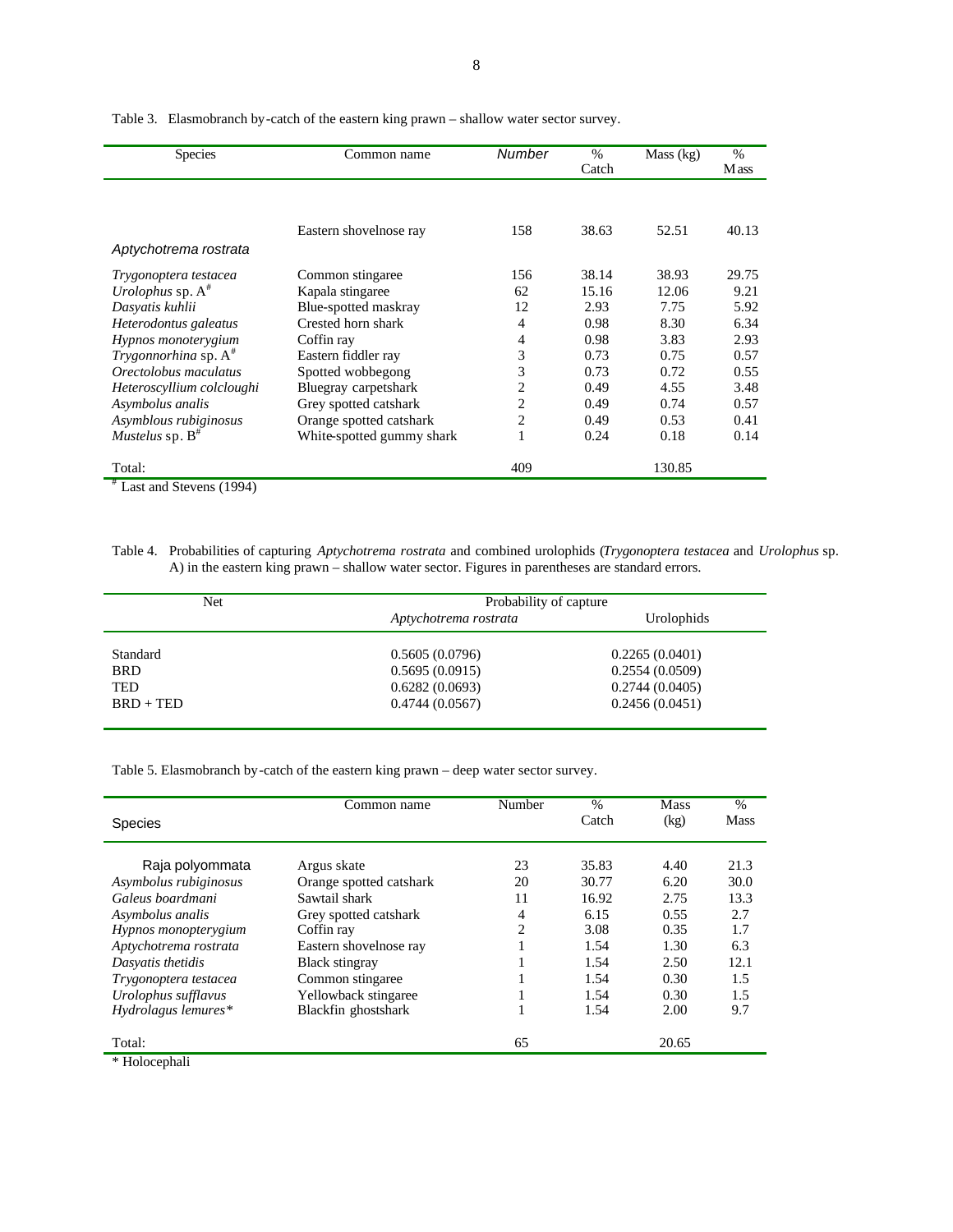

Fig. 1. Turtle excluder device (TED) and by-catch reduction devices (BRDs) used in the present study. (a) Modified Kevin Wicks type top-shooter TED; (b) Radial escape section BRD; (c) Fisheye BRD; (d) Square mesh panel BRD.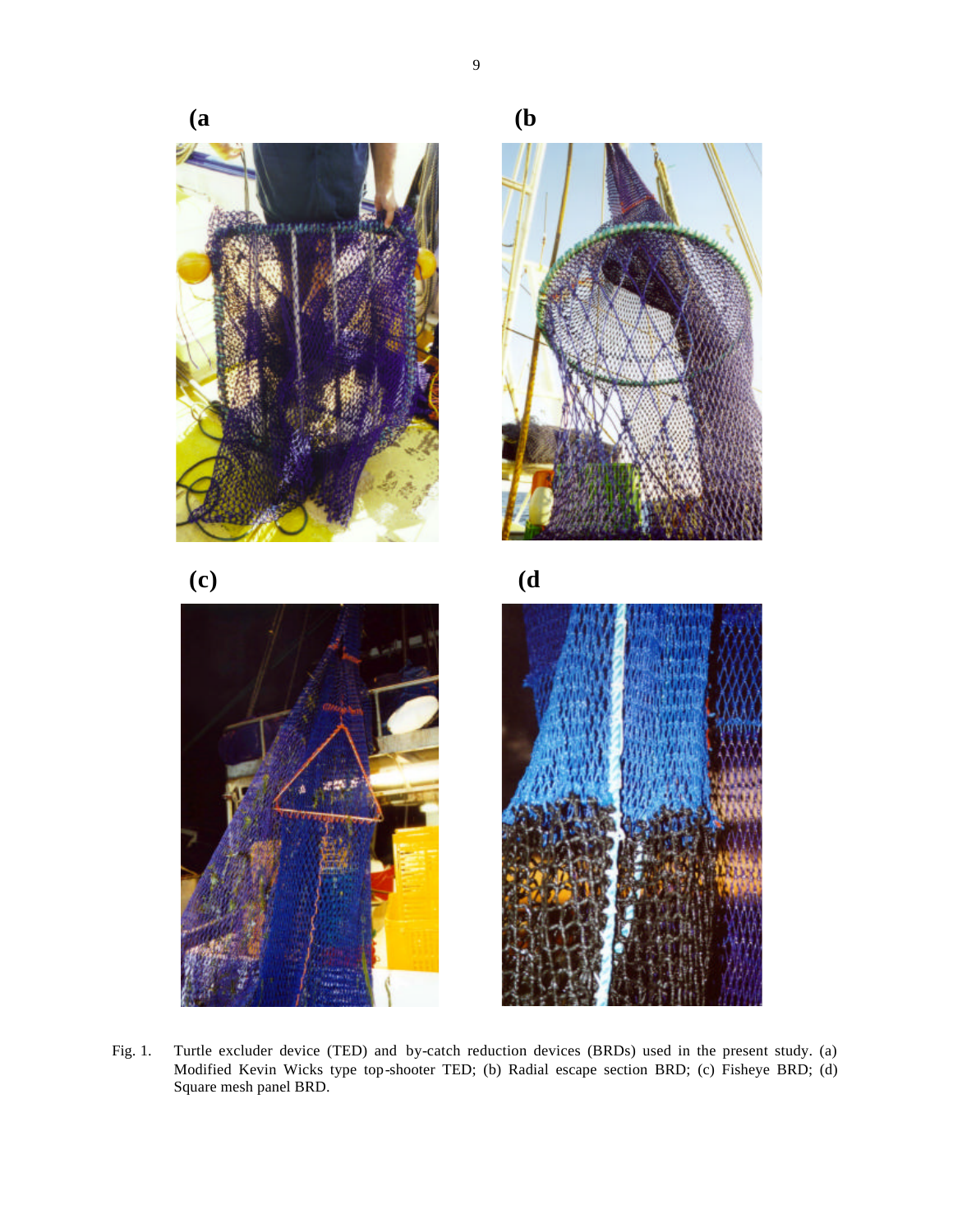

Fig. 2. Catch-frequency distributions of elasmobranchs captured in the eastern king prawn sector. (a) All species, shallow water component; (b) *Aptychotrema rostrata*, shallow water component; (c) Urolophids combined, shallow water component; (d) All species, deep water component.